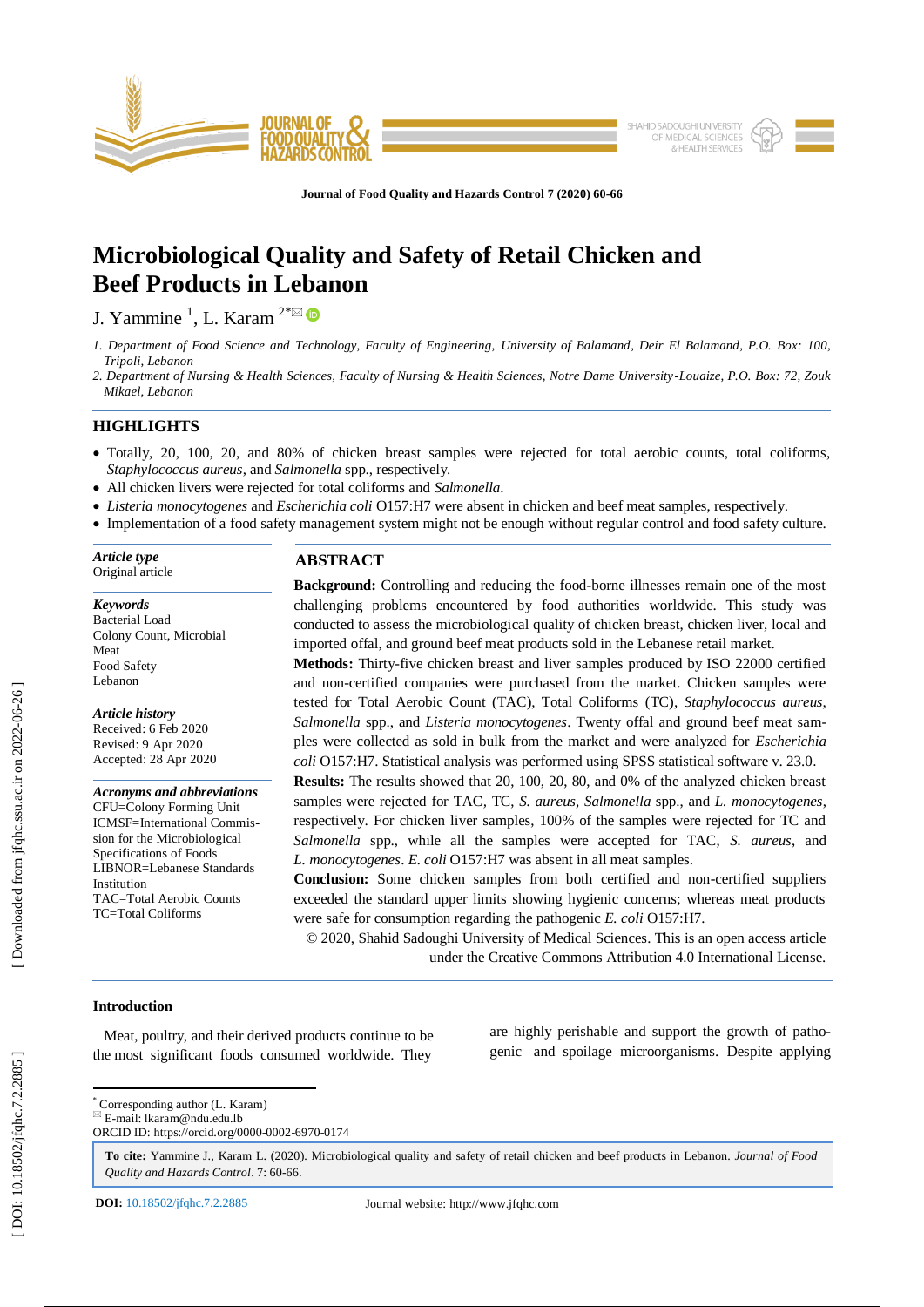many control and preventive measures, food -borne illnesses are still an important public health issue in both developing and non -developing countries (Zhou et al., 2010).

 Many pathogens such as *Escherichia coli, Salmonella*  spp.*, Listeria monocytogenes* , and *Staphylococcus aureus* have been previously detected worldwide in different types of raw meat products collected from retail markets in Morocco (Cohen et al., 2006, 2007) , Colombia (Fajardo -Guerrero et al., 2020), Kenya (Odwar et al., 2014), Germany (Schwaiger et al., 2012), Croatia (Kozačinski et al., 2006), South Africa (Van Nierop et al., 2005), Turkey (Ceylan et al., 2008; Kayisoglu et al., 2003), Italy (Busani et al., 2005), Georgia (Guran et al., 2017), India (Sharma et al., 2019), USA (Thapaliya et al., 2017), Spain (Capita et al., 2001), China (Li et al., 2019) , and Jordan (Osaili et al., 2011). However, rare similar studies have been carried out in Lebanon. In this regard, *Salmonella* spp. was detected in 47.5% of shawarma sandwiches collected from the Lebanese market (Harakeh et al., 2005) and 22% of Lebanese raw meat samples were contaminated with *Campylobacter* spp. (Ibrahim et al., 2019).

 Even when cooked, contaminated raw meat products may present a high risk if they do not reach the safe cooking time and temperature. They can as well be a source of cross-contamination during handling and preparation of ready-to-eat food products (Luber, 2009). A major problem in Lebanon is the lack of food safety reg ulations and the poor control of the different microbiological and chemical hazards in food products (Kamleh et al., 2012). Several butchers and retail markets in Lebanon sell meat unpackaged in bulk, which may increase the risks of pathogens contamination due to handling and processing conditions. In addition, the storage conditions, temperature abuse, and break of the cold chain are some of the main factors that lead to the increase in the prevalence of pathogens in food products. For this reason, several countries have set regulations/standards for microorganisms in meat and chicken products. The International Commission for the Microbiological Specifications of Foods (ICMSF, 1986) has set maximum allowed counts of 7 and 4 log Colony Forming Unit (CFU)/g for Total Aerobic Count (TAC) and *S. aureus*, respectively. The Lebanese Standards Institution (LIBNOR, 2006) established stricter acceptable limits of 6 and 3 log CFU/g for the same microorganisms, respectively. For Total Coliforms (TC) in chicken and meat, the European Commission (2005) allowed a maximum of 2.5 log CFU/g, while less stringent limits of 3.7 log CFU/g were set by LIBNOR. ICMSF, European Commission, and LIBNOR specified that *Salmonella* spp., *L. monocytogenes*, and *E. coli* O157:H7 should be absent in 25 g of meat and chicken.

 The microbiological assessments of chicken and meat products sold by both ISO 22000 certified and non certified establishments have not been yet performed in Lebanon. Therefore, the objectives of this study were to: i) assess the microbiological quality of raw chicken breasts and liver products sold in the Lebanese market; ii) determine their compliance with international and local regulations/standards; iii) compare the microbial levels detected in samples collected from companies with or without an established Food Safety Management System (FSMS); iv) detect the presence or absence of *E. coli*  O157:H7 in local and imported ground beef and offal meat products.

#### **Materials and methods**

#### *Sample collection*

 During May 2017, twenty -five packed fresh raw chicken breast samples were collected from five main common suppliers/brands available in the market and covering the main Lebanese areas (North, Beirut, South, and Mount Lebanon). Three out of the five suppliers were ISO 22000 certified companies (C1, C2, and C3) and two were non -certified ones (NC1 and NC2). Additionally, 10 packed fresh chicken liver samples were collected from C1 and NC1. For both chicken breast and liver, five individual samples were collected from each supplier at the first day of production, as displayed on the packaging.

 For the beef meat, 20 samples of fresh ground and offal beef meat were purchased as sold in the market in bulk from a local big supermarket chain that has branches covering all the Lebanese territories. For each type of beef meat, 5 locally produced and 5 imported samples were collected.

 All the 55 samples including 35 chicken and 20 beef samples were transported in their original retail packaging under refrigerated conditions and were directly analyzed once arrived to the laboratory at maximum 1.5 h. All packages were sanitized with 70% ethanol prior to opening and were thus handled under aseptic conditions.

## *Microbiological analysis*

 For the enumeration of TAC, TC, and *S. aureus,* a portion of 25 g of chicken sample was mixed aseptically in stomacher bag (Interscience, Saint Nom la Breteche, France), with 225 ml of sterile buffered peptone water solution  $(0.1\% \text{ w/v})$  and homogenized for two min in a stomacher (Lab Blender 400, Seward Medical, London, UK). Seven serial decimal dilutions for each sample were prepared in sterile buffered peptone water solution (0.1% w/v). For TAC and TC viable cell counts, 1 ml of the serial dilutions were pour -plated as following: i) TAC on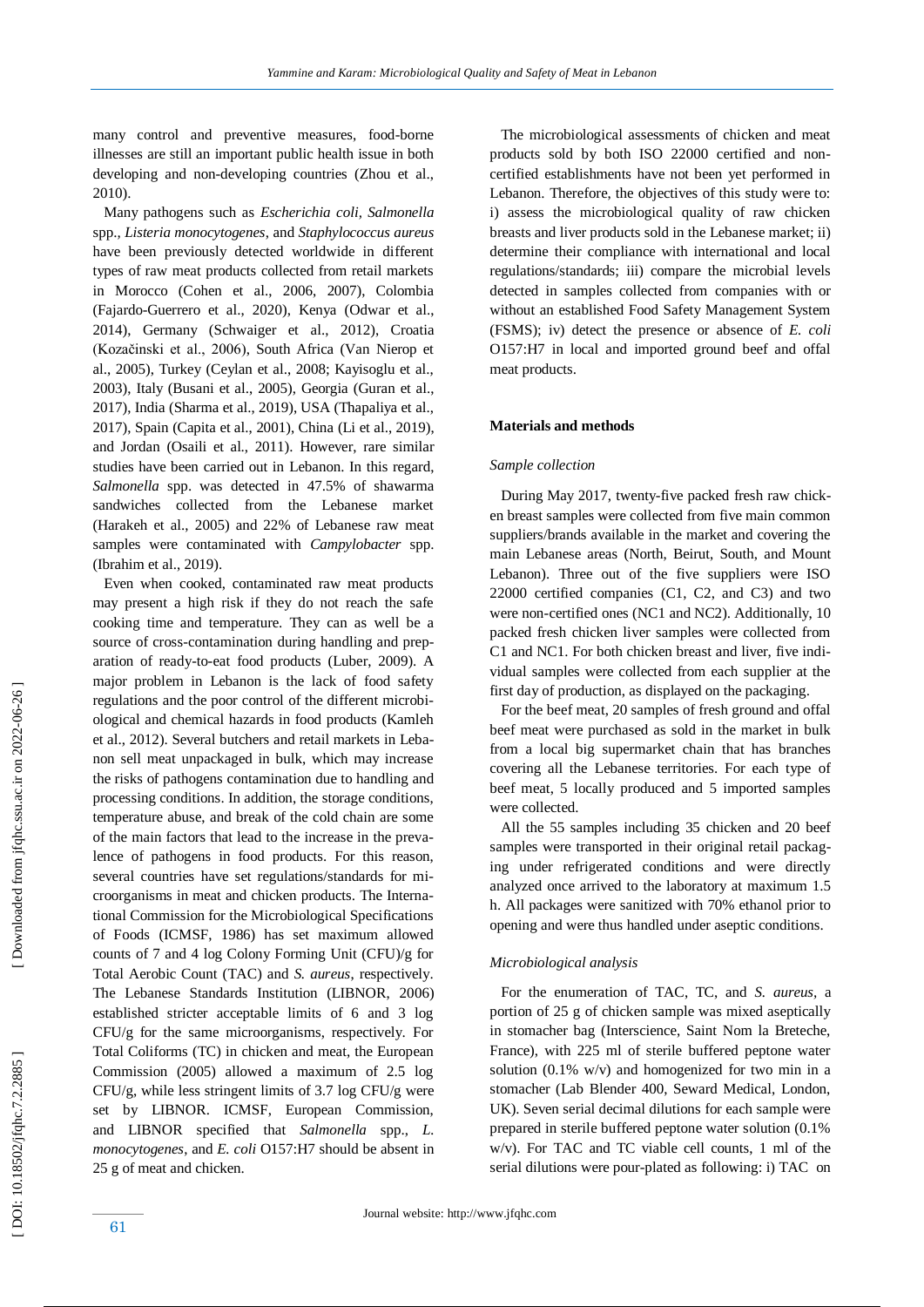plate count agar (BioMérieux, Marcy l'Étoile, France) after incubation at 37 ºC for 48 h (ISO, 2013) and (ii) TC on RAPID'*E. coli* 2 agar (BIO -RAD, California, USA) and incubation at 37 ºC for 24 h. *S. aureus* enumeration was performed by spread -plating (0.1 ml) on Baird Parker agar (HiMedia, Mumbai, India) and incubation at 37 ºC for 48 h (ISO, 1999).

 For *Salmonella* spp. and *L. monocytogenes* detection in the chicken samples, the enriched broth was streaked in duplicate onto solidified agars according to each type of microorganism. *Salmonella* spp. was detected on *Salmonella Shigella* agar (HiMedia, Mumbai, India) and incubated at 37 ºC for 24 h after a pre -enrichment in buffered peptone water for 18 h at 35-37 °C and a primary enrichment in Rappaport Vasiliadis broth (HiMedia, Mumbai, India) for 24 h at 42 ºC (ISO, 2002). Presumptive *Salmonella* colonies were confirmed using biochemical and serological tests (*Salmonella* Latex Kit, OXOID, U.K.). *L. monocytogenes* was detected and confirmed according to ISO (1996) on modified *Listeria* oxford agar base (HiMedia, Mumbai, India) and incubated at 37 ºC for 24 h after a primary enrichment in Fraser ½ Broth (HiMedia, Mumbai, India) for 24 h at 30 ºC and a secondary enrichment in Fraser Broth (HiMedia, Mumbai, India) for 24 h at 37 ºC.

 For detection of *E. coli* O157:H7 in ground and offal beef meat, 65 g of five individual samples were c ombined to form a composite representative sample (USDA, 2012). The composite sample was homogenized with 585 ml of modified Tryptone Soy Broth supplemented with novobiocin (mTSB+novobiocin; BIO -RAD, California, USA; 1:10 ratio) that was used for the enrichment of *E. coli* O157:H7 for 24 h at 41.5 ºC. *E. coli* O157:H7 detection was performed on RAPID '*E. coli* O157:H7 agar (BIO -RAD; California, USA) and incubated at 37 ºC for 24 h. Characteristic *E. coli* O157:H7 colonies were confirmed using the Latex agglutination test (*E. coli* O157:H7 Latex Test Kit, Oxoid, U.K.).

#### *Statistical analysis*

 Five individual samples were collected for each type of meat and microbiological tests were carried out in duplicate for each sample. Plate counts were determined as CFU/g and converted to log values. Then, the results were expressed as mean±Standard Deviation (SD). Statistical analysis was performed using SPSS Statistical Software version 23.0 (SPSS, Chicago, IL, USA). The one -sample t -test was used to assess the significance of difference in microbial levels among different suppliers and different types of meat. In this study, the results with a *p* -value of less than 0.05 were considered statistically significant.

## **Results**

 TAC mean log levels were reported between 4.0 and 7.3 log CFU/g in the chicken breast samples and between 5.0 and 5.1 log CFU/g in the chicken liver samples (Table 1). According to the microbiological criteria set by ICMSF, chicken breast samples from all different suppliers were accepted for TAC, except 20% of the samples from NC2 which were rejected as they had TAC counts above 7.0 log CFU/g. However, 48% of the chicken breast samples were rejected for TAC, as recommended by Lebanese standards. Chicken liver samples from both C1 and NC1 were accepted for TAC according to both ICMSF and LIBNOR. There was a significant difference  $(p<0.05)$  between the level of TAC counts in chicken breast samples from the different suppliers, but no significant difference (*p*>0.05) was reported in chicken liver samples from C1 and NC1.

 High mean log levels of TC were reported in chicken breast and chicken liver samples (Table 1). According to European Commission and LIBNOR, all the chicken breast and liver samples from the different suppliers were rejected for TC since the counts were above the maximum allowed limits (2.5 and 3.7 log CFU/g, respectively). The results showed that there was a significant difference  $(p<0.05)$  in TC levels detected in chicken breast samples from the different suppliers. However, no significant difference (*p*>0.05) was reported in chicken liver samples from the different suppliers.

As shown in Table 1, *S. aureus* was detected in all chicken breast and liver samples. Totally, 40% and 20% of the chicken breast samples were above the maximum allowed limits set for *S. aureus* by LIBNOR and ICMSF, respectively. A significant difference  $(p<0.05)$  was reported between certified suppliers who had acceptable *S. aureus* counts and non -certified suppliers. Twenty out of 25 (80%) chicken breast samples were positive for *Salmonella* spp. and thus unacceptable. Significant difference (*p*<0.05) in *Salmonella* spp. presence was found between chicken breast samples from C3 and the other suppliers. *L. monocytogenes* was absent in all the tested chicken breast and chicken liver samples. *E. coli*  O157:H7 was also not detected in any of the locally produced or imported ground beef and offal meat samples. In chicken liver samples, *S. aureus* from both suppliers C1 and NC1 were microbiologically acceptable according to both LIBNOR and ICMSF, with no significant difference among the two suppliers (*p*>0.05).

## **Discussion**

In this study, the microbiological assessment of different chicken meat products revealed that several samples,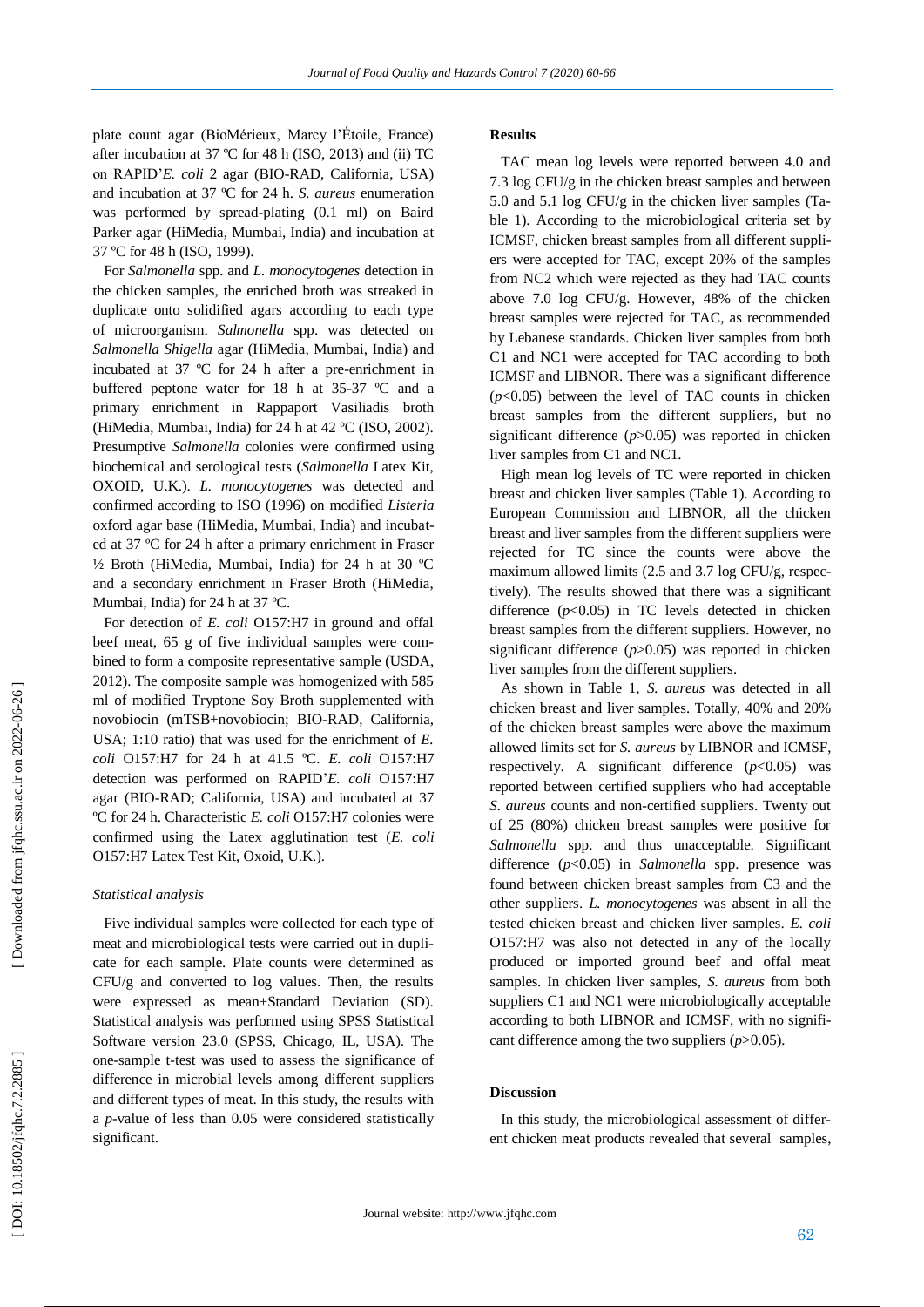| <b>Microorganism</b>   | Chicken breast  |                       |             |                  |                  | Chicken liver   |                  |
|------------------------|-----------------|-----------------------|-------------|------------------|------------------|-----------------|------------------|
|                        | C1 <sup>a</sup> | $\Gamma$ <sup>2</sup> | $C3^a$      | NC1 <sup>b</sup> | NC2 <sup>b</sup> | C1 <sup>a</sup> | NC1 <sup>b</sup> |
| Total aerobic count    | $6.4 + 0.5$     | $4.9 + 0.5$           | $6.2 + 0.4$ | $4.0+0.4$        | $7.3 + 0.1$      | $5.0+0.0$       | $5.1 \pm 0.0$    |
| Total coliforms        | $4.2 + 0.4$     | $4.1 + 0.3$           | $5.0+0.4$   | $3.8 + 0.0$      | $6.4 + 0.4$      | $4.0+0.1$       | $4.5 \pm 0.0$    |
| Staphylococcus aureus  | $0.9 + 0.3$     | $0.7+0.2$             | $1.3+0.1$   | $3.4 + 0.2$      | $5.7+0.6$        | $2.5 \pm 0.0$   | $1.1 \pm 0.1$    |
| Salmonella spp.        | Present         | Present               | Absent      | Present          | Present          | Present         | Present          |
| Listeria monocytogenes | Absent          | Absent                | Absent      | Absent           | Absent           | Absent          | Absent           |

**Table 1:** Microbiological profile of chicken breast and liver products in Lebanon (mean log CFU/g±SD)

<sup>a</sup> Certified companies/supplier

**b** Non-certified companies/suppliers

including those from certified suppliers, exceeded the upper limits set by national and international regulations. Regarding TAC counts, chicken breast samples from one non -certified supplier had unacceptable TAC levels according to ICMSF regulations, while according to LIBNOR, unacceptable levels were reported in samples from one non -certified and two certified suppliers. This could be mainly due to the lack of process hygiene in both certified and non -certified suppliers. A similar study done in Casablanca, Morocco reported that 29.2% of the total tested poultry meat samples had elevated unacceptable levels of TAC according to Moroccan regulations (Cohen et al., 2007). In Korea, the average TAC counts found in beef and chicken samples were 3.10 log CFU/g (Kim and Yim, 2016) which was lower than that of the present survey (4.0 -7.3 log CFU/g). It should be mentioned that TAC can predict the shelf life of the food products and are used mainly as indicators of process hygiene and quality but not of safety.

 The high unacceptable mean log levels of TC reported in both chicken breast and liver samples from the different suppliers may be related to the bad hygienic and manufacturing practices applied, inappropriate time and temperature control, as well as contamination during the evisceration step and/or processing water contamination. In the previous researches in Germany (Schwaiger et al., 2012), China (Li et al., 2019), Turkey (Ceylan et al., 2008 ) and Kenya (Odwar et al., 2014), lower coliforms contamination rates of 51, 45.8, 48.4 **,** and 78%, were respectively reported in raw chicken samples. While in a study done in Korea, the maximum mean log levels of TC reported in raw chicken samples were as low as 1.1 log CFU/g, probably because of strict food safety control measures (Kim and Yim, 2016). In the current work, there was no association between ISO 22000 certified establishments and the levels of TC counts since all suppliers had unacceptable levels of TC. Therefore, the implemented FSMS was not effectively applied. Food safety culture, food handlers' behaviors, practices , and

their actual execution of tasks may influence the safety of food products (Nyarugwe et al., 2020). To ensure that food handlers comply with food safety requirements and undergo correct attitudes and behaviors, appropriate education and trainings, observation and evaluation of food handling practices, regular communication about food safety risks , and responsibilities are needed (Nyarugwe et al., 2020; Powell et al., 2011).

 *S. aureus* contaminations remain hazardous as this bacterium ha s the ability to produce toxins that could not be destroyed by heat and cooking procedures (Argudín et al., 2010) . In an investigation done in Saudi Arabia, *S. aureus* counts in raw chicken breast samples were conforming to the ICMSF regulations (Al -Dughaym and Altabari, 2010). In the other studies carried out in Croatia (Kozačinski et al., 2006), USA (Thapaliya et al., 2017), and Morocco (Cohen et al., 2007), unacceptable *S. aureus* contamination were respectively found in 30.3, 27.8 , and 10.4% of the raw chicken and meat samples which were similar to our finding. *S. aureus* contaminations reported in non-certified establishments could be reduced by hygiene education, regular training for food handlers, hygienic control of the equipment, surfaces and utensils, and by an adequate preservation of the cold chain.

 *Salmonella* spp. was found in 80% of our analyzed raw chicken breast and all the chicken liver samples. Lower rates of *Salmonella* spp. contamination in raw chicken samples were reported as 35.9% in Spain (Domínguez et al., 2002) , 39% in Malaysia (Arumugaswamy et al., 1995), 40% in India (Sharma et al., 2019) , 19.2% in South Africa (Van Nierop et al., 2005), 17% in Germany (Schwaiger et al., 2012), 10.6% in Croatia (Kozačinski et al., 2006), 9.9% in Italy (Busani et al., 2005), and 5.1% in Republic of Ireland (Madden et al., 2011). The presence of *Salmonella* spp. in chicken depends on the prevalence as well as number of these pathogens in the animal itself on the skin, hair, feathers, and in the intestinal tract. Cross -contamination between

DOI: 10.18502/jfqhc.7.2.2885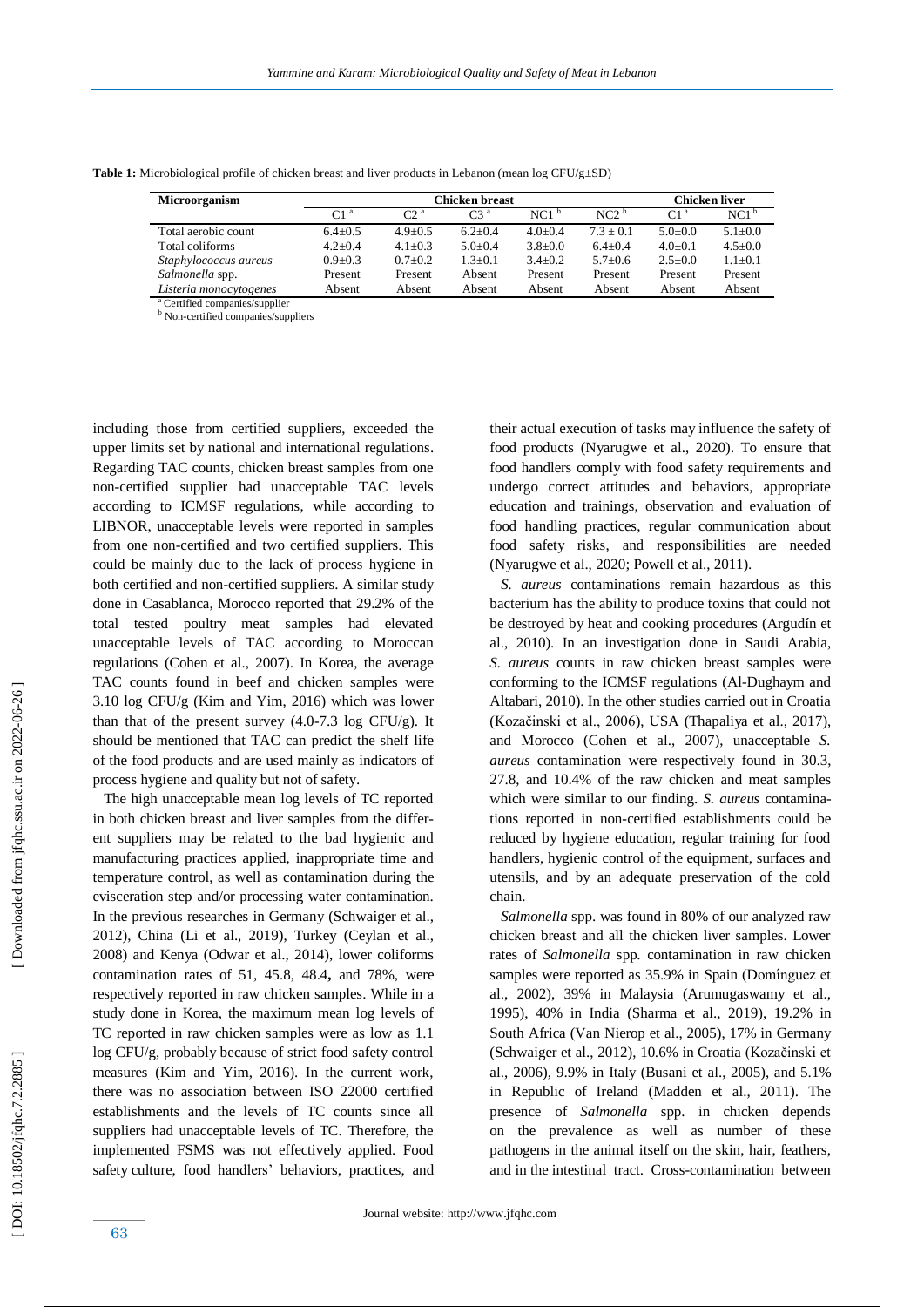*Salmonella* carrier animals is often associated with intensive production, crowded, and stressed situations in slaughterhouses, markets and during transportation (Carrasco et al., 2012). Consumers must respect adequate cooking procedures and verify that the internal temperature of the cooked product reaches 74 ºC to ensure control of *Salmonella* spp. (Jarvis et al., 2016)*.* The prevention of post -heating contaminations should also be considered in Lebanese meat plants and slaughterhouses.

 *L. monocytogenes* was not detected in any of the chicken samples in our study. Some previous researches revealed that *L. monocytogenes* was detected in raw chicken and meat samples in Morocco (Cohen et al., 2007), Jordan (Osaili et al., 2011) , Spain (Capita et al., 2001) and Turkey (Ceylan et al., 2008) at 0.5, 13.3, 32, and 32.76%, respectively. Different sources such as water, soil, animal's feces and silage, in addition to the food processing environment such as plant personnel, floors, equipment, walls, and drains may be responsible for the survival and proliferation of *L. monocytogenes* in cold conditions. Adequate hygienic standards and storage conditions should be adopted to limit the distribution of this food -borne pathogen. However, based on the findings of this study , it seems that *L. monocytogenes*  contamination is not a serious concern in meat consumed in Lebanon.

 Similarly to our results, *E. coli* O157:H7 was not detected in any of the frozen beef samples analyzed from Australia (Phillips et al., 2001) . However, *E. coli*  O157:H7 was detected in 11.3% of cooked beef kebabs in Turkey (Ulukanli et al., 2006) and 2% of minced beef products in Italy (Stampi et al., 2004). Several outbreaks have been linked to the presence of *E. coli* O157:H7 in minced and raw or undercooked beef products (Rangel et al., 2005). In order to produce microbiologically safe meat products, the cold chain must be preserved throughout the whole chain, and combined with proper cooking, cleaning , and sanitizing techniques.

# **Conclusion**

 In this study, the microbiological quality of different beef and poultry meat products was assessed in the Lebanese retail market. All the analyzed beef meat samples (local and imported) were safe for consumption regarding the pathogenic *E. coli* O157:H7. Microbial counts of some chicken products exceeded the upper limits set by international and local regulations/standards. The results of the current study should be carefully addressed taking into consideration the general limitations of sampling and testing. However, our findings highlighted the need for routine monitoring and verification to assess the efficiency of control measures and food safety systems over time. This urges the need for continuous joint efforts between governments, food processing industries, researchers, and consumers to limit the microbial contaminations and ensure safe food. Further studies should be done to assess the microbial safety of the local ready -to -eat meat products in this country.

#### **Author contributions**

 L.K. designed the study and provided assistance in data analysis as well as writing the manuscript; J.Y. conducted the experimental work, analyzed the data, and wrote the manuscript. Both authors read and approved the revised manuscript.

#### **Conflicts of interest**

No conflict of interest has been declared.

## **Acknowledgements**

The authors express their appreciation to the Faculty of Sciences, University of Balamand, Lebanon for financial supporting this study.

#### **Reference s**

- Al -Dughaym A.M., Altabari G.F. (2010). Safety and quality of some chicken meat products in Al -Ahsa markets -Saudi Arabia. *Saudi Journal of Biological Sciences*. 17: 37 -42. [DOI: 10.1016/j.sjbs.2009.12.006]
- Argudín M.Á., Mendoza M.C., Rodicio M.R. (2010). Food poisoning and *Staphylococcus aureus* enterotoxins. *Toxins*. 2: 1751 -1773. [DOI: 10.3390/toxins2071751]
- Arumugaswamy R.K., Rusul G., Abdul Hamid S.N., Cheah C.T. (1995). Prevalence of *Salmonella* in raw and cooked foods in Malaysia. *Food Microbiology* . 12: 3 -8. [DOI: 10.1016/S0740 - 0020(95)80072 -7]
- Busani L., Cigliano A., Taioli E., Caligiuri V., Chiavacci L., Di Bella C., Battisti A., Duranti A., Gianfranceschi M., Nardella M.C., Ricci A., Rolesu S., et al. (2005). Prevalence of *S almonella enterica* and *Listeria monocytogenes* contamination in foods of animal origin in Italy. *Journal of Food Protection*. 68: 1729 -1733. [DOI: 10.4315/0362 -028X -68.8.1729]
- Capita R., Alonso -Calleja C., Moreno B., García -Fernández M.C. (2001). Occurrence of *Listeria* species in retail poultry meat and comparison of a cultural/immunoassay for their detection. *International Journal of Food Microbiology* . 65: 75 -82. [DOI: 10.1016/s0168 -1605(00)00497 -9]
- Carrasco E., Morales -Rueda A., García -Gimeno R.M. (2012). Cross -contamination and recontamination by *Salmonella* in foods: a review. *Food Research International*. 45: 545 -556. [DOI: 10.1016/j.foodres.2011.11.004]
- Ceylan Z.G., Demirkaya A.K., Adigüzel G. (2008). Incidence of *Listeria monocytogenes* in retail chicken meat and establishing relationship with some bacteria by logistic regression. *Journal of Food Quality*. 31: 121 -130. [DOI: [10.1111/j.1745](https://doi.org/10.1111/j.1745-4557.2007.00188.x) -4557. [2007.00188.x](https://doi.org/10.1111/j.1745-4557.2007.00188.x) ]
- Cohen N., Ennaji H., Bouchrif B., Hassar M., Karib H. (2007). Comparative study of microbiological quality of raw poultry meat at various seasons and for different slaughtering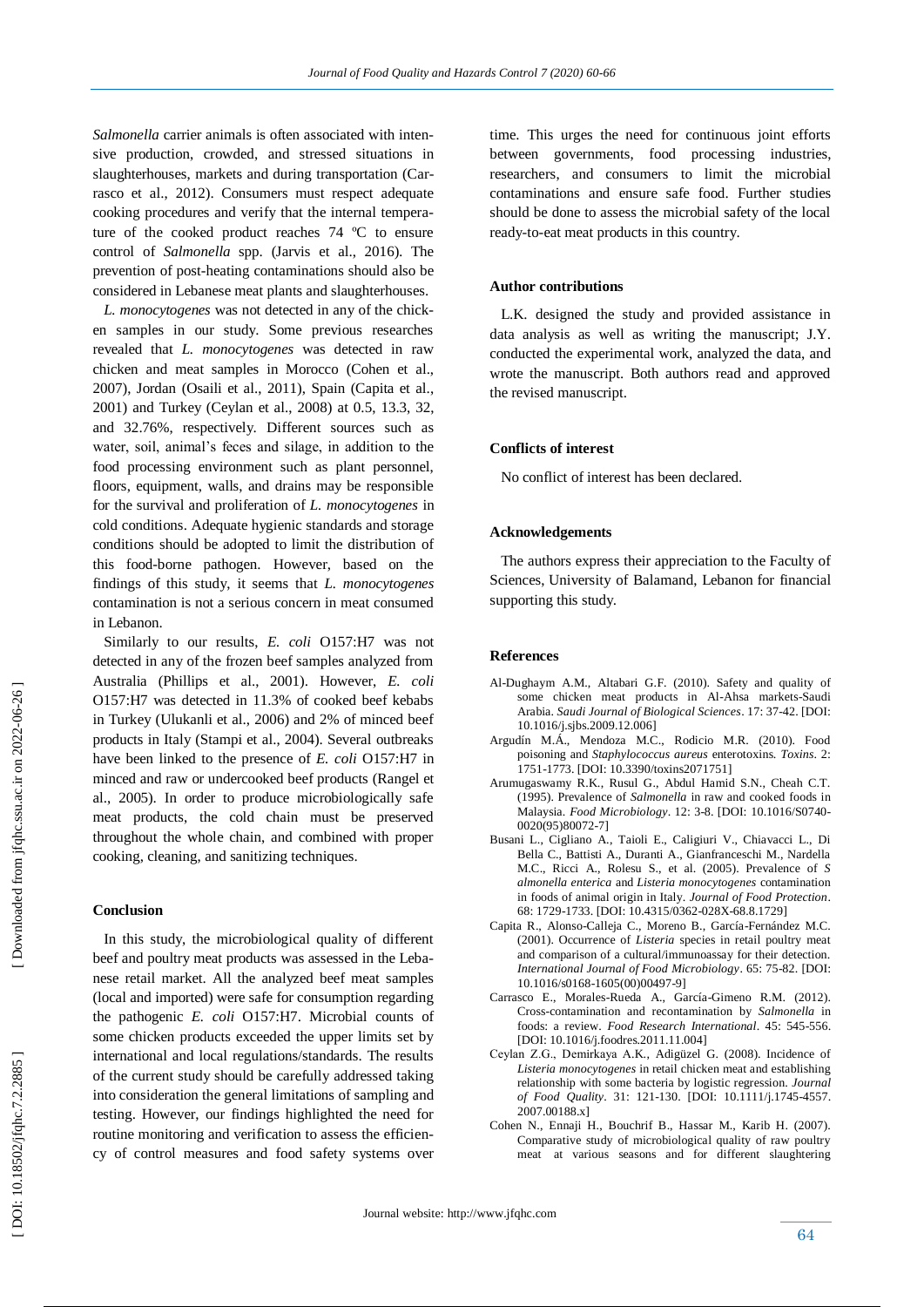processes in Casablanca (Morocco). *Journal of Applied Poultry Research*. 16: 502-508. [DOI: 10.3382/japr.2006-00061]

- Cohen N., Ennaji H., Hassa M., Karib H. (2006). The bacterial quality of red meat and offal in Casablanca (Morocco). *Molecular Nutrition and Food Research*. 50: 557 -562. [DOI: 10.1002/mnfr.200500180]
- Domínguez C., Gómez I., Zumalacárregui J. (2002). Prevalence of *Salmonella* and *Campylobacter* in retail chicken meat in Spain. *International Journal of Food Microbiology*. 72: 165 - 168. [DOI: 10.1016/S0168 -1605(01)00638 -9]
- European Commission. (2005). Commission Regulation (EC) No 2073/2005 of 15 November 2005 on microbiological criteria for foodstuffs. 50: 1 -26.
- Fajardo-Guerrero M., Rojas-Quintero C., Chamorro-Tobar I., Zambrano C., Sampedro F., Carrascal -Camacho A.K. (2020). Exposure assessment of *Salmonella* spp. in fresh pork meat from two abattoirs in Colombia. *Food Science and Technology International*. 26: 21 -27. [DOI: 10.1177/1082013219864746]
- Guran H.S., Mann D., Alali W.Q. (2017). *Salmonella* prevalence associated with chicken parts with and without skin from retail establishments in Atlanta metropolitan area, Georgia. *Food Control*. 73: 462 -467. [DOI: 10.1016/j.foodcont.2016. 08.038]
- Harakeh S., Yassine H., Gharios M., Barbour E., Hajjar S., El -Fadel M., Toufeili I., Tannous R. (2005). Isolation, molecular characterization and antimicrobial resistance patterns of *Salmonella* and *Escherichia coli* isolates from meat -based fast food in Lebanon. *Science of the Total Environment*. 341: 33 - 44. [DOI: 10.1016/j.scitotenv.2004.09.025]
- Ibrahim J.N., Eghnatios E., El Roz A., Fardoun T., Ghssein G. (2019). Prevalence, antimicrobial resistance and risk factors for campylobacteriosis in Lebanon. *The Journal of Infection in Developing Countries*. 13: 11 -20. [DOI: 10.3855/jidc.10729]
- International Commission for the Microbiological Specifications of Foods (ICMSF). (1986). Sampling for microbial analysis: principles and specific applications. 2<sup>nd</sup> edition. Blackwell Scientific Publications, Palo Alto, CA. pp: 130 -154.
- International Organization for Standardization (ISO). (1996). Microbiology of food and animal feeding stuffs -horizontal method for the enumeration of *Listeria monocytogenes* -Part 1: Detection Method. No. 11290 -1.
- International Organization for Standardization (ISO). (1999). Microbiology of food and animal feeding stuffs -horizontal method for the enumeration of coagulase -positive staphylococci (*Staphylococcus aureus* and other species)-Part 1: Technique using Baird -Parker agar medium. No. 6888 -1.
- International Organization for Standardization (ISO). (2002). Microbiology of food and animal feeding stuffs -horizontal method for the detection of *Salmonella* spp. No. ISO 6579.
- International Organization for Standardization (ISO). (2013) Microbiology of the food chain. horizontal method for the enumeration of microorganisms - colony count technique at 30 degrees °C by the pour plate technique. No. 4833 -1.
- Jarvis N.A., O'Bryan C.A., Dawoud T.M., Park S.H., Kwon Y.M., Crandall P.G., Ricke S.C. (2016). An overview of *Salmonella* thermal destruction during food processing and preparation. *Food Control*. 68: 280 -290. [DOI: 10.1016/j.foodcont.2016. 04.006]
- Kamleh R., Jurdi M., Annous B.A. (2012). Management of microbial food safety in Arab countries. *Journal of Food Protection*. 75: 2082 -2090. [DOI: 10.4315/0362 -028XJFP -11 -405]
- Kayisoglu S., Yilmaz I., Demirci M., Yetim H. (2003). Chemical composition and microbiological quality of the Doner Kebabs sold in Tekirdag market. *Food Control*. 14: 469 -474. [DOI: 10.1016/S0956 -7135(02)00103 -2]
- Kim J.H., Yim D.G. (2016). Assessment of the microbial level for livestock products in retail meat shops implementing HACCP system. *Korean Journal for Food Science of Animal Resources*. 36: 594 -600. [DOI: 10.5851/kosfa.2016.36.5. 594]
- Kozačinski L., Hadžiosmanović M., Zdolec N. (2006). Microbiological quality of poultry meat on the Croatian market. *Veterinarski Arhiv*. 76: 305 -313.
- Lebanese Standards Institution (LIBNOR). (2006). Fresh Poultry Microbiological Quality. Lebanon.
- Li Y., Pei X., Zhang X., Wu L., Liu Y., Zhou H., Ma G., Chen Q., Liang H., Yang D. (2019). A surveillance of microbiological contamination on raw poultry meat at retail markets in China. *Food Control*. 104: 99 -104. [DOI: 10.1016/j.foodcont.2019. 04.037]
- Luber P. (2009). Cross -contamination versus undercooking of poultry meat or eggs -which risks need to be managed first? *International Journal of Food Microbiology*. 134: 21 -28. [DOI: 10.1016/j.ijfoodmicro.2009.02.012]
- Madden R.H., Moran L., Scates P., Mcbride J., Kelly C. (2011). Prevalence of *Campylobacter* and *Salmonella* in raw chicken on retail sale in the Republic of Ireland. *Journal of Food*  Protection. 74: 1912-1916. [DOI: 10.4315/0362-028XJFP-11-104]
- Nyarugwe S.P., Linnemann A.R., Luning P.A. (2020). Prevailing food safety culture in companies operating in a transition economy -Does product riskiness matter? *Food Control*. 107: 106803. [DOI: 10.1016/j.foodcont.2019.106803]
- Odwar J.A., Kikuvi G., Kariuki J.N., Kariuki S. (2014). A cross sectional study on the microbiological quality and safety of raw chicken meats sold in Nairobi, Kenya. *BMC Research Notes*. 7: 627. [DOI: 10.1186/1756 -0500 - 7 -627]
- Osaili T.M., Alaboudi A.R., Nesiar E.A. (2011). Prevalence of *Listeria* spp. and antibiotic susceptibility of *Listeria monocytogenes* isolated from raw chicken and ready -to -eat chicken products in Jordan. *Food Control*. 22: 586 -590. [DOI: 10.1016/j.foodcont.2010.10.008]
- Phillips D., Sumner J., Alexander J.F., Dutton K.M. (2001). Microbiological quality of Australian beef. *Journal of Food*  Protection. 64: 692-696. [DOI: 10.4315/0362-028X-64.5.692]
- Powell D.A., Jacob C.J., Chapman B.J. (2011). Enhancing food safety culture to reduce rates of foodborne illness. *Food Control*. 22: 817 -822. [DOI: 10.1016/j.foodcont.2010.12.009]
- Rangel J.M., Sparling P.H., Crowe C., Griffin P.M., Swerdlow D.L. (2005). Epidemiology of *Escherichia coli* O157:H7 outbreaks, United States, 1982 -2002. *Emerging Infectious Diseases*. 11: 603 -609. [DOI: 10.3201/eid1104.040739]
- Schwaiger K., Huther S., Hölzel C., Kämpf P., Bauer J. (2012). Prevalence of antibiotic-resistant Enterobacteriaceae isolated from chicken and pork meat purchased at the slaughterhouse and at retail in Bavaria, Germany. *International Journal of Food Microbiology*. 154: 206 -211. [DOI: 10.1016/j. ijfoodmicro.2011.12.014]
- Sharma J., Kumar D., Hussain S., Pathak A., Shukla M., Kumar V.P., Anisha P.N., Rautela R., Upadhyay A.K., Singh S.P. (2019). Prevalence, antimicrobial resistance and virulence genes characterization of nontyphoidal *Salmonella* isolated from retail chicken meat shops in Northern India. *Food Control*. 102: 104-111. [DOI: 10.1016/j.foodcont.2019.01.021]
- Stampi S., Caprioli A., De Luca G., Quaglio P., Sacchetti R., Zanetti F. (2004). Detection of *Escherichia coli* O157 in bovine meat products in northern Italy. *International Journal of Food Microbiology*. 90: 257 -262. [DOI: 10.1016/S0 168 -1605(03) 00308 -8]
- Thapaliya D., Forshey B.M., Kadariya J., Quick M.K., Farina S., O'Brien A., Nair R., Nworie A., Hanson B., Kates A., Wardyn S., Smith T.C. (2017). Prevalence and molecular characterization of *Staphylococcus aureus* in commercially available meat over a one -year period in Iowa, USA. *Food Microbiology*. 65: 122 -129. [DOI: 10.1016/j.fm.2017.01.015]
- Ulukanli Z., Çavli P., Tuzcu M. (2006). Detection of *Escherichia coli* O157:H7 from beef Doner Kebabs sold in Kars. *Gazi University Journal of Science*. 19: 99 -104.
- United States Department of Agriculture (USDA). (2012). Detection, isolation and identification of *Escherichia coli* O157:H7 from meat products and carcass and environmental sponges. Microbiology Laboratory Guidebook.
- Van Nierop W., Dusé A.G., Marais E., Aithma N., Thothobolo N., Kassel M., Stewart R., Potgieter A., Fernandes B., Galpin J.S., Bloomfield S.F. (2005). Contamination of chicken carcasses in Gauteng, South Africa, by *Salmonella*, *Listeria*